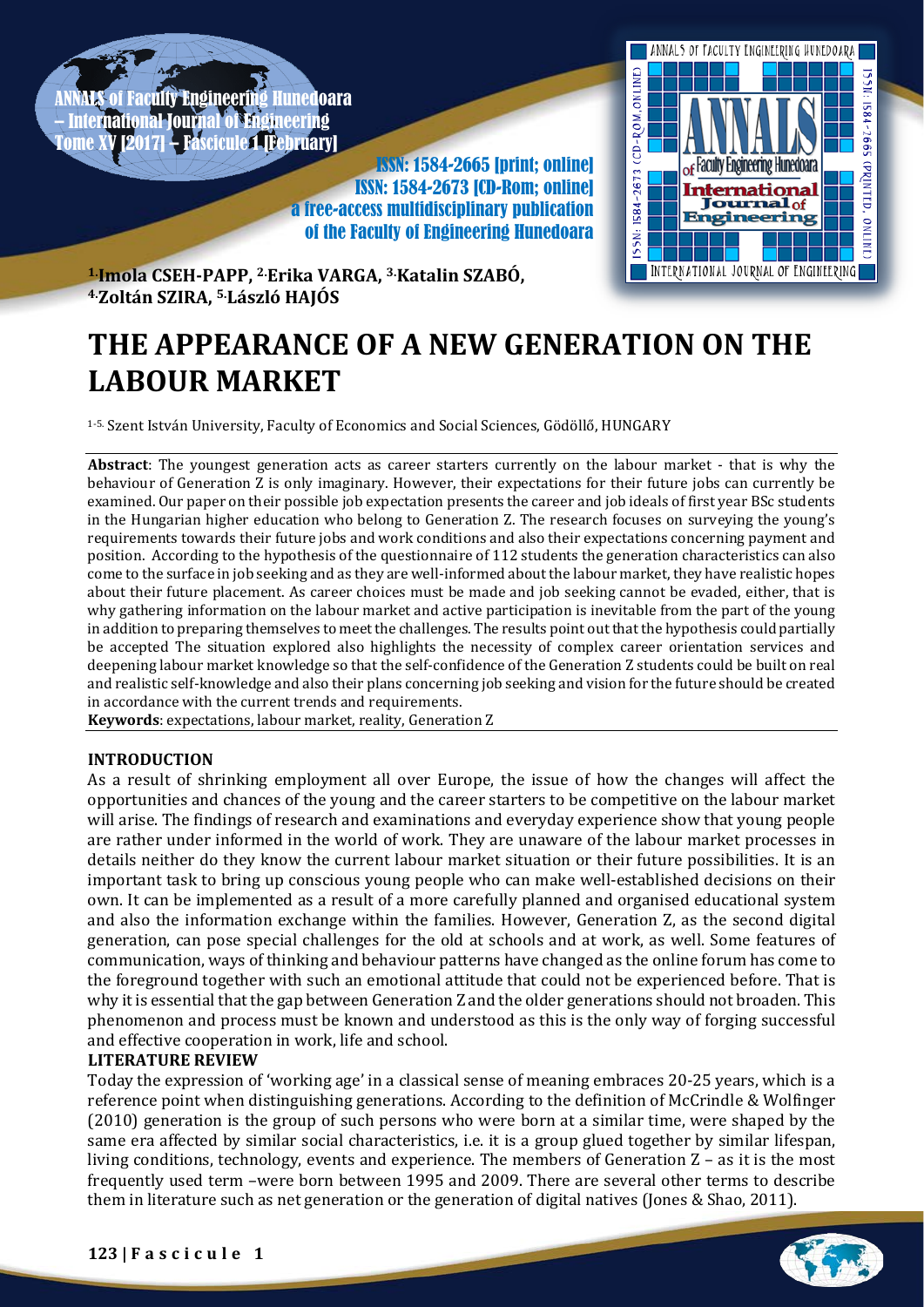

From the point of view of population they are the smallest generation who were brought up in smaller families as they are mostly the children of the mothers in their 30's or 40's who postponed setting up a family because of their careers. They are expected to have a longer lifespan compared to the previous generations. They are the first global generation as they were born in a world more and more defined by digital technologies in which they were practically brought up (Kapil & Roy, 2014). Their most frequent source of information is the web. They are used to be online and connected at all time with a continuous and constant access to the internet. 'If we want to reach them, letus try and find them on Facebook first'. That is why they are socialised virtually (Tari, 2010).

Generation Z possesses such skills and abilities like multitasking, cooperative and autonomous learning. What is more, parallel activities are not strange for them, either. This generation acquires all these skills in their free time after school strictly on their own or by learning from the other members of their networking generation (Kissné, 2014).Moreover, experiences are very important for them and they want to have a good time regardless whether it is at home or at work (Tabscott, 2009). Generation Z has just started their careers so that is why their behaviour at work can only be hypothetical but they are supposed to have totally different expectations on the labour market (Ozkan & Solmaz, 2015), which will pose a great challenge for the organisations (Singh, 2014).

Presumably, quick changes characterise them as they live at a faster pace than their ancestors did and they will be ready to instant changes. Of two jobs they are more likely to select the one with a conscious social responsibility strategy and an environmentally conscious way of thinking (Kissné, 2014; Ferincz &Szabó, 2014).In addition to attracting and retaining the talents of the new generation(Martin-Schmidt, 2010) attention is drawn to establishing cooperation between the different generations (Hadijah & Badaruddin, 2015).

It goes without saying that the transition from education to work has become more complex and challenging due to partly the changes on the labour market and the career opportunities of the young. The first job that pays is regarded as a milestone that distinguishes young adulthood from adulthood. It can be regarded as a transitory or temporary stage when the young can make attempts and try themselves in different professional areas or choose the best tailor-made job that they can do with success and satisfaction. At this stage the starters can experience the opportunities and threats of their profession and choice. The impression on professional areas can affect their future jobs and decisions. The initial experiences on the labour market are decisive (Nagy & Szűcs, 2009; Deák & Ferencz, 2015). Several factors can influence the labour market success of the young such as family background. As such, the chances of the graduates are higher if they complete their internship at a company as they can practise under real circumstances at work (Szabó, 2015; Ferencz & Notari, 2012). However, the young themselves can also have an impact on several influencing factors, as well. The chances for finding a job, job-fit and professional success are higher if they choose a job that suits their interests and abilities. This statement draws attention to the importance of career orientation and career advisory that should start at primary schools. Going on studying means higher salary and a more stable labour market situation (Quintini, 2014).

The requirements and needs for the quality of labour have been changing and increasing so quality work, adaptability, ability to study independently and the development of general competencies are gaining more importance (Szádvári, 2011). Education must react to these changes and shift in stress that could be experienced on the labour market. At present a significant part of the graduates do not possess the skills and competencies required by the labour market (Makó, 2015).

Conscious job seeking means that the young employee has to consider the resources like education, qualifications, knowledge, experience, skills, abilities, personal characteristics, interests, expectations for the job and the employers and also what expectations must be fulfilled. After assessing all the resources and expectations can it be decided what positions and desired jobs can be applied for with better chances in real. Considering the facts above may be the most difficult in choosing a career or looking for a job. But if they are absent, job seeking will merely be controlled by desire, which can be followed by a lot of disappointment (Csehné, 2015).

## **MATERIAL AND METHODS**

The empirical research was carried out with the students of Szent István University, Faculty of Economics and Social Sciences, Gödöllő who belong to Generation Z (112 students).The questionnaire was directed at exploring students' desires on the labour market and their expectations at work.

The questionnaire consisted of two parts. In addition to the general part directed at the demographical data, the current (student) status and other features (languages spoken, internship, job experience), the

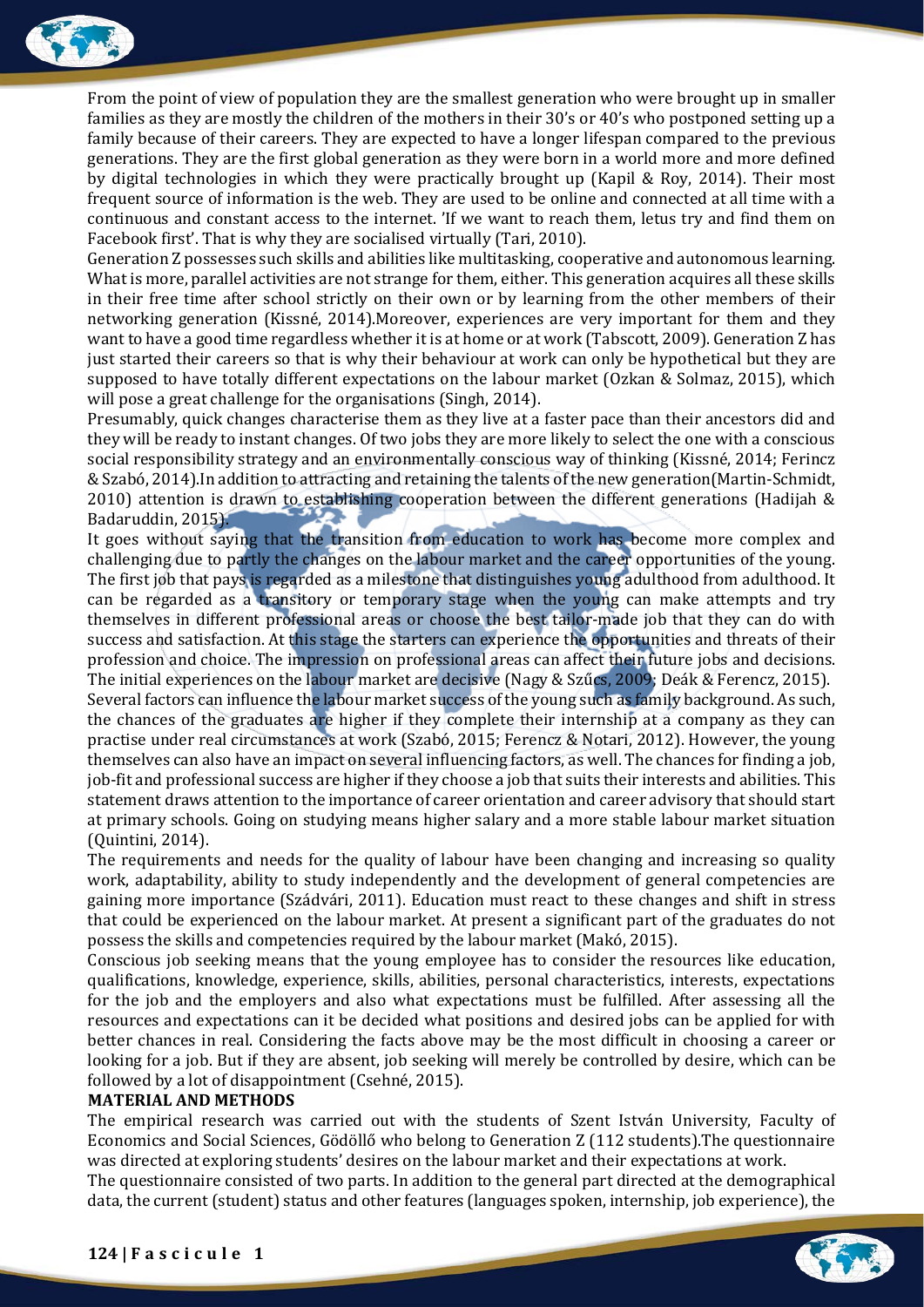

second part was focused on the exact preferences of the future employment. Closed questions were used in the questionnaire, which were filled in online. With regard to the fact that Generation Z is still very weakly represented in higher education, the size of the sample would seem to be small in absolute value but proportionally it covered nearly three-quarters of the entire examined community. The data were processed by simple statistical methods.

The breakdown of the participants by gender reflected the typical breakdown of the examined faculty, i.e. 23% male and 77% female. Only 19% of the respondents did not have a language exam while 81% had. Most of the language exams are in English and German. We supposed in the research that the features typical of the generation could be explored when seeking a job so it means they are well prepared and informed and they have realistic expectations for their future jobs, which could only partially be proved.

# **RESULTS**

In connection with preparedness for the challenges of the job, three factors were examined, namely, whether they had professional experience, language knowledge and internship (practice period) spent abroad. Most respondents took/take part in compulsory internship, twenty-seven (24%) in corporate professional practice while 24 (21.5% of the respondents) have never worked. Twenty-one of them (19%) work(ed) for student organisations. Only 4 (3.5%) have been working continuously since they started university. Of the 112 respondents 52 (46%) work(ed) voluntarily as not part of the compulsory internship.

Regarding language knowledge 91% of the respondents speak at least one or more languages in addition to their mother tongue and only 10, i.e. 9% cannot speak a foreign language while 34% can communicate in several more. Language learning and working abroad regardless they are part of compulsory internship or not, are part of the question about experience abroad. Of the 112 students 37 (33%) have already lived abroad for a longer time to work or study while 75 (67%) are inexperienced.

The importance of job seeking was indicated on a Likert scale of 7. The results are shown by Figure 1. The respondents considered communication skills (6.67), languages spoken (6.25) and professional experience (6.08) as the most important in job seeking. According to the students the three least important factors are experience at student organisations (4.02), academic achievements (3.71) and participation in academic competitions (3.64). These latter two factors were surprisingly ranked low by the students.



Source: authors' own research Figure 1: What factors are the most important when looking for a job?(n=112)



Source: Authors' own research Figure 2: Expectations about the geographical situation of the workplace $(\%)$ (n=112)





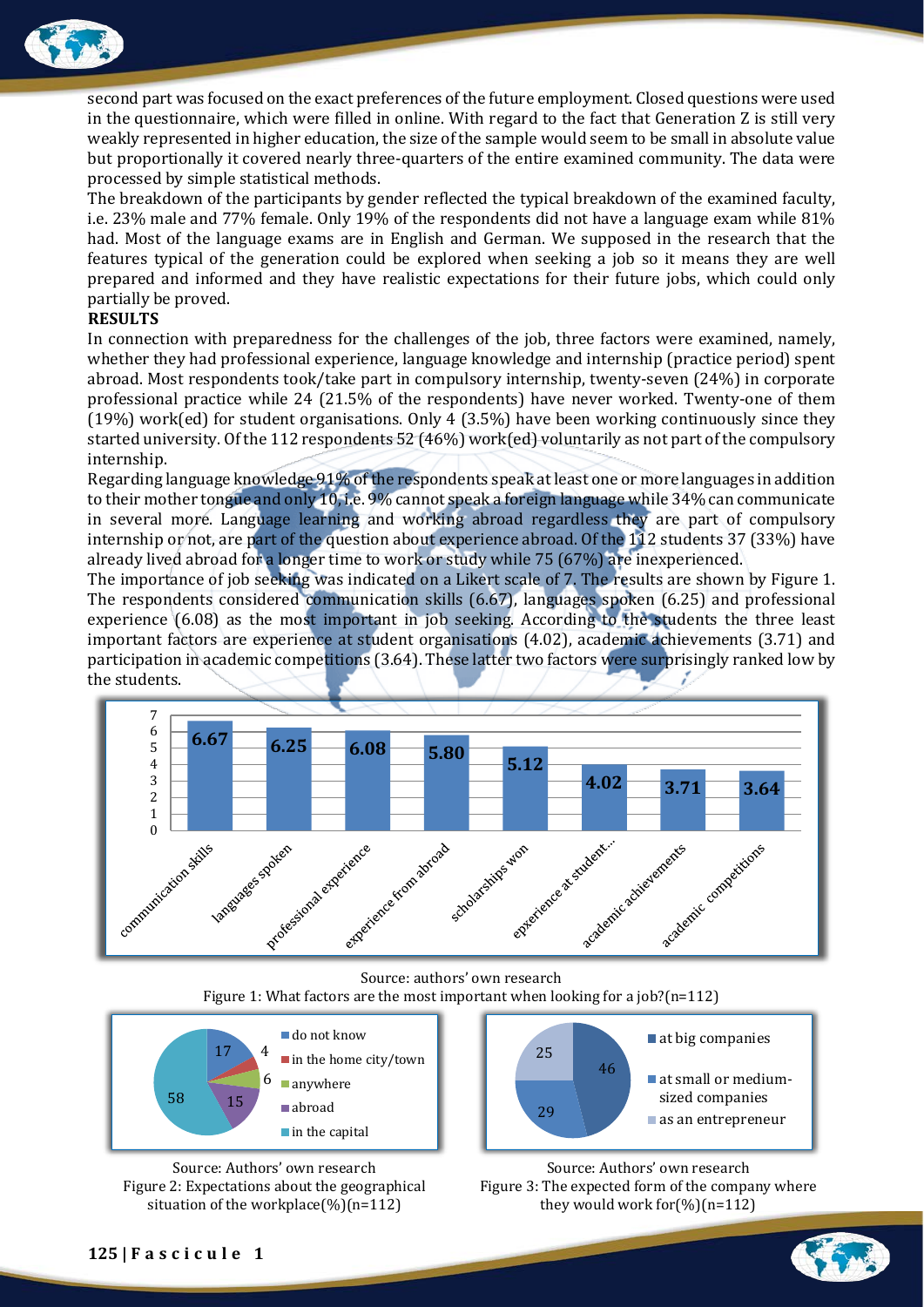

Nearly half of the respondents (47%) want to go on studying and working simultaneously after taking the final exam. Twenty-eight percent want to work only while 19% would study exclusively. Threequarters of the pattern want to find a job in the area of qualification and only 25% would try it in another area.

The geographical requirements of the job illustrated by Figure 2 reflect the capital-centred nature of Hungary as more than half of the students (58%) would like to find a job in Budapest, capital of Hungary. Figure 2 also presents that plans to work abroad were no dominant knowing the special features of the generation as only 15% would like to work abroad. At the same time, however, the proportion of those who would return to their home town after graduating is very low (4%).

With regard to the employment rate of the future the number of those who would like to work for a multinational or big company is outstanding (46%). Medium-sized enterprises (29%) and private enterprises (25%) follow nearly with the same value (Figure 3).



Source: Authors' own research

Figure 4: The important factors of their would-be jobs (n=112)

The work requirements of the respondents typically suit the needs of this generation for quickness, rapidness and being in a constant change. It is not surprising that among the preferences for their future workplace students indicated remuneration at the first place (98%) followed by a cheerful team (95%) and opportunity for a career (93%). The work preferences outlined here correspond with the one that could be expected by knowing generation Z; career development, variety of tasks and remuneration take the lead. At the same time, however, the opportunity to work abroad and flexitime as motivators do not have such a powerful effect (Figure 4).

The following question analyses the respondents' plans for the future based on a 7-grade Likert scale. The results are illustrated by Figure 5.



## Source: Authors' own research

Figure 5: What is important in the labour market?(n=112)

The results reflect the career trends that could be heard frequently nowadays as of the personal connections that came first. On the other hand, the typical features in connection with the self-image of

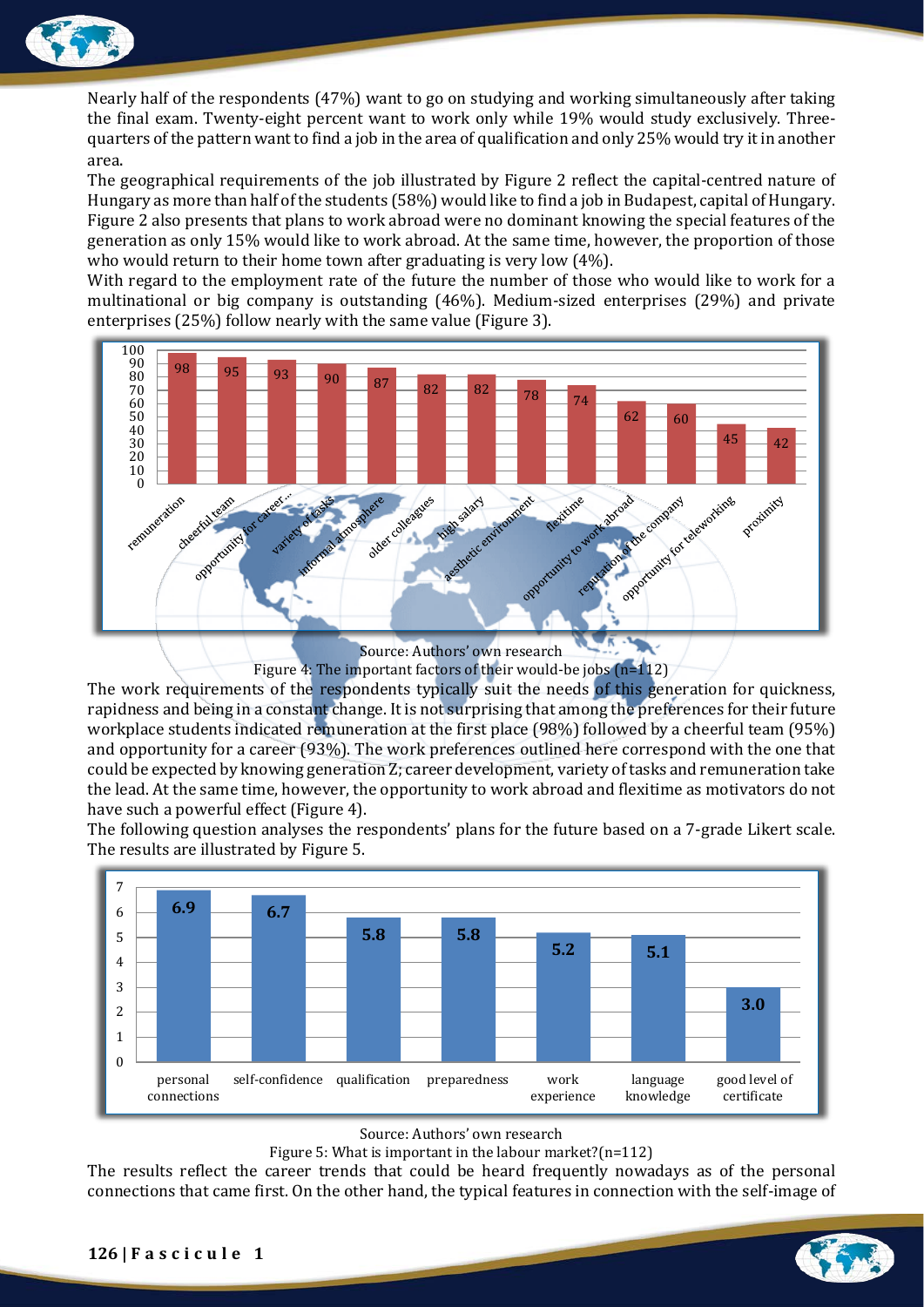

Generation Z are well presented, i.e. in the attitudes of the respondents the importance of trust in themselves overtakes the significance of professional preparedness.

The thoughts of the respondents on their plans are reflected by Figure 6 on a 7-grade Likert scale. Based on the results it can be concluded that Generation Z have higher than realistic self- esteem which is not based on a real, worked out and refined self-image and knowledge. The future goals are rather less stable than their trust in themselves. They know less about where they would like to work, what job they would need and what they would like to accomplish in 5 years' time.



Source: Authors' own research (n=112)

Figure 6: Certainty of goals for the future (n=112)

Taking the future positions at work into consideration most students voted for being senior managers (46%) while half of this figure (29%) wanted to be middle managers and only one-quarter (25%) would be satisfied with being an employee (Figure 7).

This image for the future does not correspond with the Hungarian reality. Regarding the length of job seeking the responding students are very optimistic.



Source: Authors' own research Figure 7: Positions expected by the respondents  $(%)(n=112)$ 

Source: Authors' own research Figure 8: Time that job seeking is expected to take (%)(n=112)

The majority (69%) can imagine only waiting for 3 months to find a job. Only 23% are realistic when counting with at least 6 months while 8% are very optimistic when they think they would find a job in 1 month (Figure 8).

The average time to find a job in Hungary is 5.4 months in the case of graduates from higher education.

As far as the salary requirements are concerned the ambitious features of this generation also prevail here as more than half of the students (60%) marked to earn triple or double the graduate minimum wage at their first workplace after graduation and only 40% have a more realistic picture, i.e. count with the minimum wage for graduates(Figure 9).



Source: Authors' own research Figure 9: Salaries expected (%)(n=112)

Figure 10 shows what the respondents expect from a degree. The results (more than one answers were possible to indicate) show that job safety from unemployment has become very important (in 87 cases) followed by good work opportunity (81) and interesting and responsible tasks (78). With a slight difference in importance, utilisable professional knowledge (73), self-realisation (72) and higher salary

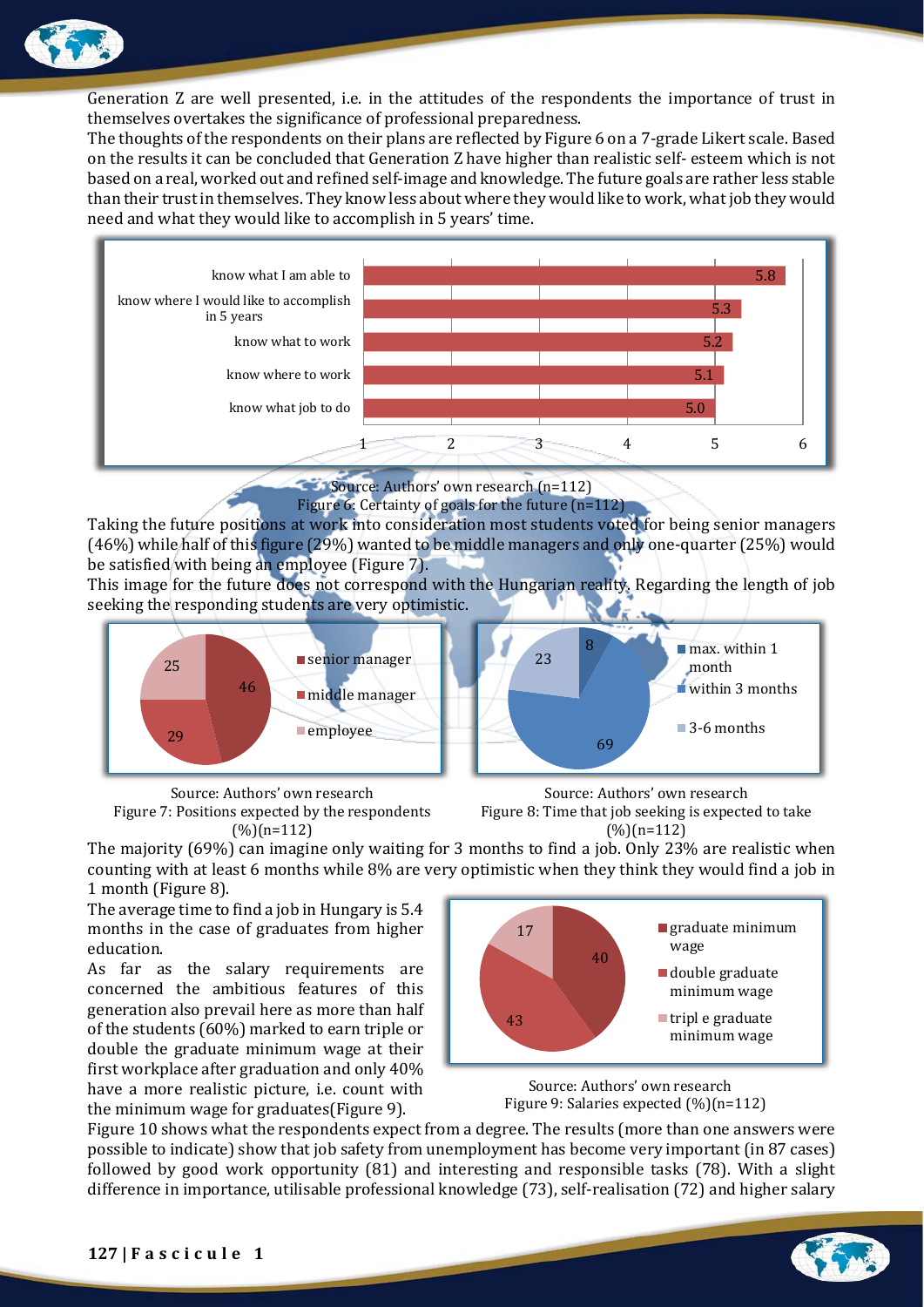

(70) can also be regarded as important issues. In the last third of the rank professional appreciation (59) and opportunity to work abroad (59) can be found while the least important expectations include social (28) and family acknowledgement (24).



Source: Authors' own research

Figure 10: Expectations from the higher education degree(n=112)

A significant part of the respondents (40%) are optimistic about the marketability of their future qualifications (Figure 11). Twenty-eight percent of the respondents are very positive about their jobs but the proportion of those who could not answer this question is the same. This suggests lack of knowledge and information about the labour market. Only four percent of the respondents regard their qualification not to be marketable. In a positive case, the majority seem to have assessed the labour market demand and value of their would-be qualification when choosing a career properly or simply,

they are just not aware of the labour market demand. With regard to the forums of job seeking the young generation sees the Internet (90) as the main source of information as it was expected followed by help from family members, friends and acquaintances (88) as Figure 12 presents.

Selecting multiple channels and handing in several applications simultaneously (84) is a bit less frequent. Turning to labour organisations (26), private job centres (17) and press releases (12) are rarely marked options when looking for a job. The responses are in line with the characteristics of this generation.







Source: Authors' own research Figure 12: Methods of job seeking (n=112)

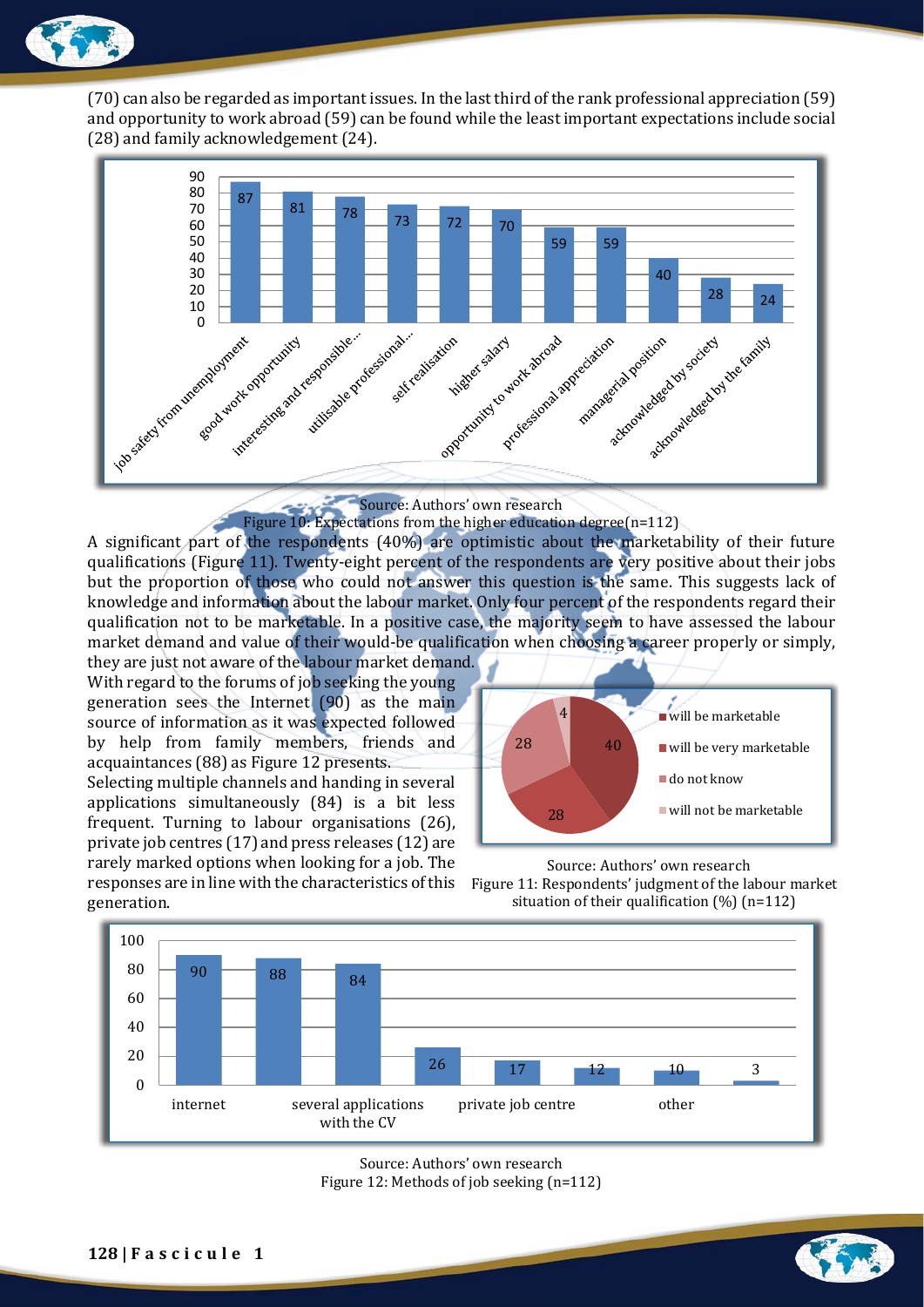

#### **CONCLUSONS AND RECOMMENDATIONS**

In the examined pattern the ambitions generally typical for Generation Z were proved right (they would work in addition to studying, they would work for a big company in the capital), and there were higher than realistic expectations (such as length of job seeking, required salary or position). This latter one refers to lack of knowledge of the labour market. Longing for working abroad is regarded as a common feature of the generation. However, it was represented below the average. Of the necessary factors for finding a job trust in themselves and connections were thought to be more important than professionalism but they have higher self-esteem than it could be concluded from the stability of their professional future. They have plans, objectives and expectations but awareness is not typical. Knowing the current labour market trends longer time for searching, more failures and less motivating career start await the young than they had expected. The findings of the examination prove that gathering labour market information and activity are also necessary in addition to preparing ourselves, as we cannot escape career selection and job seeking. So the hypothesis of the examination was partly proved. Based on the results of the examination recommendations can be made that informing students about the labour market situation should be a must starting even from secondary school together with the information where shortage appears on the regional or national level and what competencies are required. The objective is not to get the young acquainted with the current labour market situation in details, rather, to channel them to gain information about the shortages, over-qualification, outdated jobs and new programmes. That is how they can gain new necessary ad useful information about their jobs. Attention must be drawn to the fact how the employees should prepare for the job and gain information before making a well-established decision to reach the objective. For them, the need for labour market consciousness would be much more important reality in the near future so that is why it serves as a useful guide for the representatives of Generation Z.

The situation revealed calls for complex career orienteering services, which include strengthening selfknowledge, developing career management and gaining ability to know the labour market basics so that the self-assurance of Generation Z should be built on real self- knowledge while their plans to find a job and future prospects should be centred on current trends and expectations. The question of how to implement it arises from the information management technique of Generation Z adapted to their continuous online or networking presence on the principle of reaching the students with these services where they actually are.

#### **References**

[1.] CSEHNÉ PAPP, I: A Z generáció munkaerő-piaci tudatossága. A Z generációval való együttműködés kihívásai az oktatásban és a munkaerőpiacon konferencia. Magyar Pszichológiai Társaság – SZIE, Gödöllő, 2016.03.13.

http://tti.gtk.szie.hu/sites/default/files/upload/article/csehne\_dr.\_papp\_imola\_eloadasa.pdf (Retrieved: 17 February 2016)

- [2.] DEÁK ZS, FERENCZ Á: Opportunities for Job Creation in Rural Communities, Lucrari stiintifice management agricol, Vol 18. No. 1. pp. 59-64,2016.
- [3.] FERENCZ Á. NÓTÁRI M.: The management of the education and the students in the Kecskemét College Annals of Faculty of Engineering Hunedoara– International Journal of Engineering10:(2) pp. 87-90. 2012
- [4.] FERINC A, SZABÓ ZS: Z generáció a megváltozott munkakörnyezetben gazdálkodási és menedzsment hallgatók preferenciái, Munkaügyi Szemle, Vol. 57. No. 3. pp. 31-41, 2014.
- [5.] HADIJAH, A, BADARUDDIN, I: Leadership and the Characteristic of Different generational Cohort towards Job Satisfaction, Procedia – Social and Behavioral Sciences, Vol. 204, pp. 14-18, 2015.
- [6.] JONES, C, HAO, B: The Net Generation and Digital Natives, Implications for Higher Education, The Open University, Walton Hall, Milton Keynes, MK76AA. 53. p 2011. https://www.heacademy.ac.uk/system/files/next-generation-and-digital-natives. pdf (Retrieved: 31 October 2016)
- [7.] KAPIL, Y, ROX, A: Critical Evaluation of Generation Z at Workplaces, International Journal of Social Relevance & Concern, Vol. 2, Issue 1. pp. 10-14. 2014.
- [8.] KISSNÉ ANDRÁS, K: Generációk, munkaerőpiac és a motiváció kérdései a 21. században. 2014. http://www.ohe.hu/hrmagazin/cikkek/generaciok-munkaeropiac-es-a-motivacio-kerdesei-a-21 szazadban (Retrieved: 7 March 2015)
- [9.] MAKÓ, Á: A szakképzett pályakezdők munkaerő-piaci helyzete és elhelyezkedési esélyei, Közgazdasági Szemle, Vol. 62. No. 5, pp. 502-524, 2015.
- [10.] MARTIN, J, SCHMIDT, C: How to keep Your Top Talent, Harvard Business Review, Vol. 88, No. 5, pp. 54-61, 2010.
- [11.] McCRINDLE, M, WOLFINGER, E: Az YXZ ábécéje, A nemzedékek meghatározása, 2010. http://korunk.org/letoltlapok/Z\_RKorunk2010november.pdf (Retrieved: 6 March 2015)